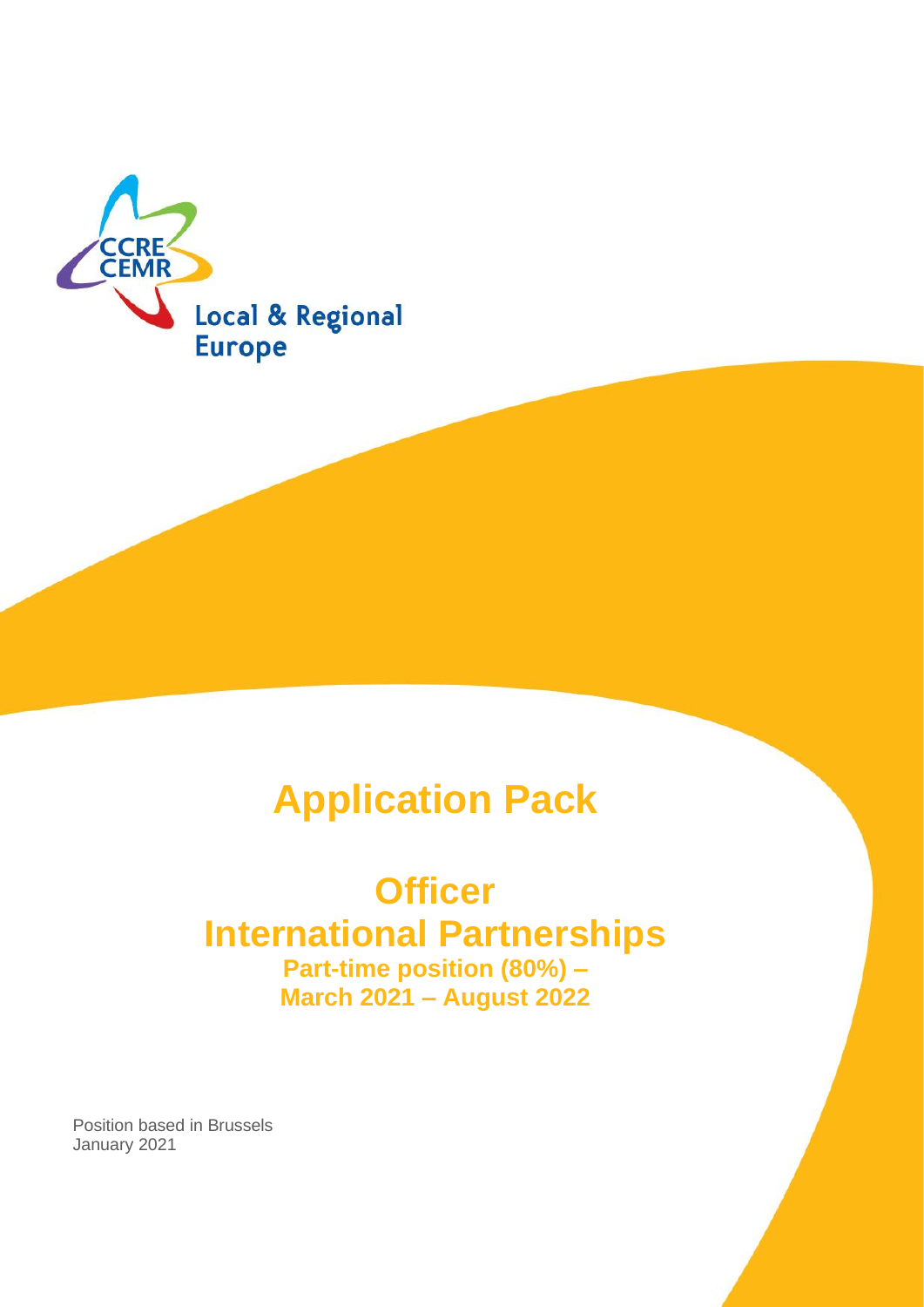- Are you interested in the Eastern neighbourhood of the EU, and in particular in Ukraine?
- Do you want to help strengthening cities and towns in Ukraine and in the EU through decentralised development cooperation?

• Do you want to be part of a collaborative team where your competencies will be highly useful? … then becoming **Officer for International partnerships** for the Council of European Municipalities and Regions (CEMR) and our upcoming project **Bridges of Trust** maybe your best choice: come work with us!

**Bridges of Trust** was developed in cooperation between **CEMR**-**PLATFORMA** and **U-LEAD with Europe** programme (Local Empowerment, Accountability and Development), a multi-donor action of the European Union and its Member States Denmark, Estonia, Germany, Poland and Sweden, led by GiZ.

You will be responsible for the activities of "**Bridges of Trust**: **Empowering municipalities in Ukraine and in the European Union through building municipal partnerships**".

You will build on U-LEAD's previous experience with establishing partnership between EU and Ukrainian municipalities. The focus will be to identify the potential for cooperation, define interests of municipalities, outline scopes of feasible joint actions, and bring them together to start planning measures on exchange of experience, skills and knowledge.

These activities are part of the broader work of the CEMR International Partnerships Team which covers our international activities, outreach and collaboration with international and global stakeholders, awareness-raising on the role of local and regional governments in achieving local and global policy goals, their empowerment towards internationalisation, with focus on decentralised development cooperation.

# **Your mission**

- Plan and implement project activities based on the agreed roadmap included in the MoU signed between CEMR and GiZ;
- Map and analyse existing partnerships between Ukrainian and EU municipalities, and analyse socio-economic factors of target municipalities;
- Organise and facilitate virtual bilateral meetings;
- Organise study visits and internships, as well as respective kick-off and dissemination events;
- Coordinate with the donor, draft narrative and financial reports;
- Draft short articles, news items, and messages for the web site and social media (Twitter).

# **Your profile**

- You have at least 3 years of experience in project management (planning, implementation, monitoring, reporting, evaluation)
- You have experience in working with local governments and/or their national associations, experience with international dimension of local government (town winning, sister cities, decentralised cooperation) an asset;
- You have experience with work in Ukraine, or other countries in the EU Neighbourhood East;
- You have skills in policy analysis, data processing and analysis;
- You have skills in organisation and logistics of virtual and physical events;
- You have good skills in communication, written and spoken presentation, facilitation of meetings;
- On the human side, you are a positive, reliable and autonomous person, but also keen on working in a team and you have strong interpersonal skills
- You are fluent in English and Russian/Ukrainian, a working knowledge of French or other European languages is an asset;
- You are willing to occasionally travel within Europe, as possible and necessary.